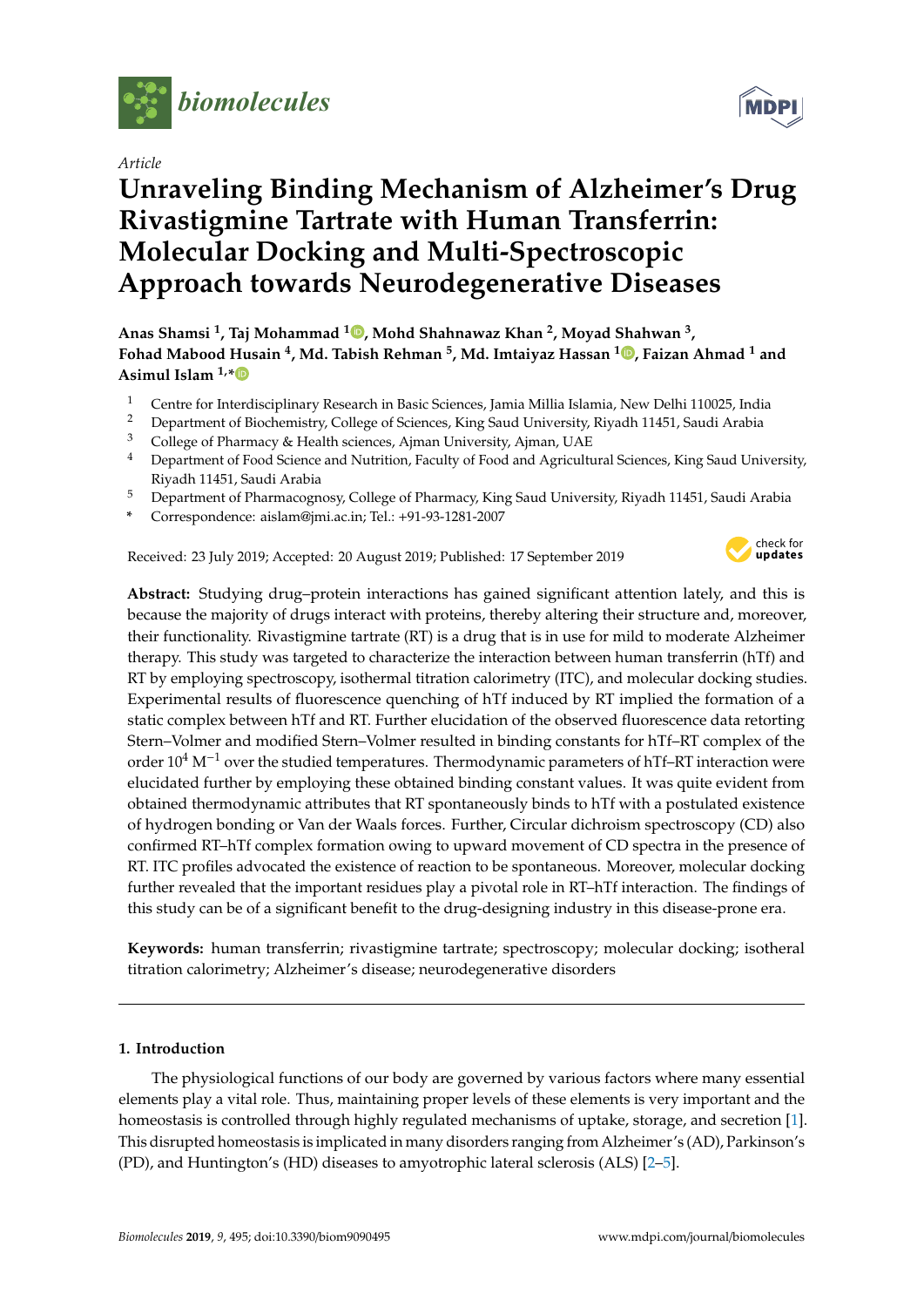One of the important elements in this perspective is iron, which is amongst a vital trace element engaged in diversified physiological functions. The so-called "biometals" (iron, copper, or zinc) play a vital role in key metabolic processes and, hence, are considered life essential [6,7]. Free iron is a potent neurotoxin, and this toxicity can be owed to its redox activities. If homeostasis is disrupted, it might lead to cellular death or dysfunctionality [8]. Loss of iron may cause neurological disease, whereas deposition of free iron or its abnormal interaction with cellular components directly or indirectly contributes to neurodegenerative disorders [9]. Thus, it is quite evident that iron homeostasis disruption can be lethal in many ways. Therefore, maintaining iron homeostasis is a significant task, with human transferrin (hTf) and ferritin at the center. The intracellular pool of free iron, the labile iron pool (LIP), was well recognized and amends the expression of various proteins viz. amyloid precursor protein (APP) and many others [10,11].

There are various literatures that report the deposition of transition metals in nervous system in different neurodegenerative disorders, thereby advocating the role played by these metals [12,13]. Excessive iron deposition in the central nervous system (CNS) has been linked to neurodegenerative pathologies, namely AD, PD, ALS, and neuro-ferritinopathies and many more. Transferrin family is a group of proteins that function in the transport of iron around the blood stream after forming an iron–protein complex [14]. hTf is a glycoprotein which has a molecular weight of 79.6 kDa.

The pathological hallmarks of Alzheimer's disease are  $\beta$  amyloids, which are insoluble deposits of 4 kDa peptides of ~40–42 amino acids and are key players in Alzheimer's disease [15]. The importance of this disorder can take note from the fact that, globally, it affects nearly 40 million people coupled with a well-being budget of about \$820 billion per year [16,17].

With developments in the pharmaceutical industry, thorough investigation of the interactions of important classes of therapeutics as well as of other potential drugs with either plasma or target tissue, proteins have been considered an important part of pharmacological profiling [18,19]. Studying drug–protein interactions have become imperative in this era where each new day a new disease is encountered and there are many existing lethal disorders against which drugs are being continuously tried and targeted.

Rivastigmine tartrate (RT) is a carbamate inhibitor of acetylcholinesterase which is used for the treatment of mild to moderate Alzheimer's disease in adults [20] and is approved by the US Food and Drug Administration [21]. Rivastigmine exhibits log linear pharmacokinetics at dosages up to 6 mg daily. The incidence rates of adverse events from clinical trials of rivastigmine appear less flattering than those of other acetylcholinesterase inhibitors. Outside the clinical trial setting, some clinicians may have found it difficult to escalate initial doses of rivastigmine to effective doses (6 to 12 mg) because of adverse effects. RT has been shown to improve patient's performance in all the three major domains: cognitive function, global function, and behavior [22,23].

This study was intended to understand the interaction between RT and hTf and the elucidation of molecular mechanisms underlying this interaction. This study employed fluorescence spectroscopy observations coupled with molecular docking studies for better insight into the RT–hTf interaction.

### **2. Materials and Methods**

## *2.1. Materials*

Human transferrin and Rivastigmine tartrate were purchased from Sigma-Aldrich Co. (St. Louis, MO, USA). Unless stated, all the chemicals were procured from Sigma. Double distilled and de-ionized water from a Milli- $Q^{\circledR}$  UF-Plus purification system (Merck, Kenilworth, NJ, USA) was used for preparation of all buffers.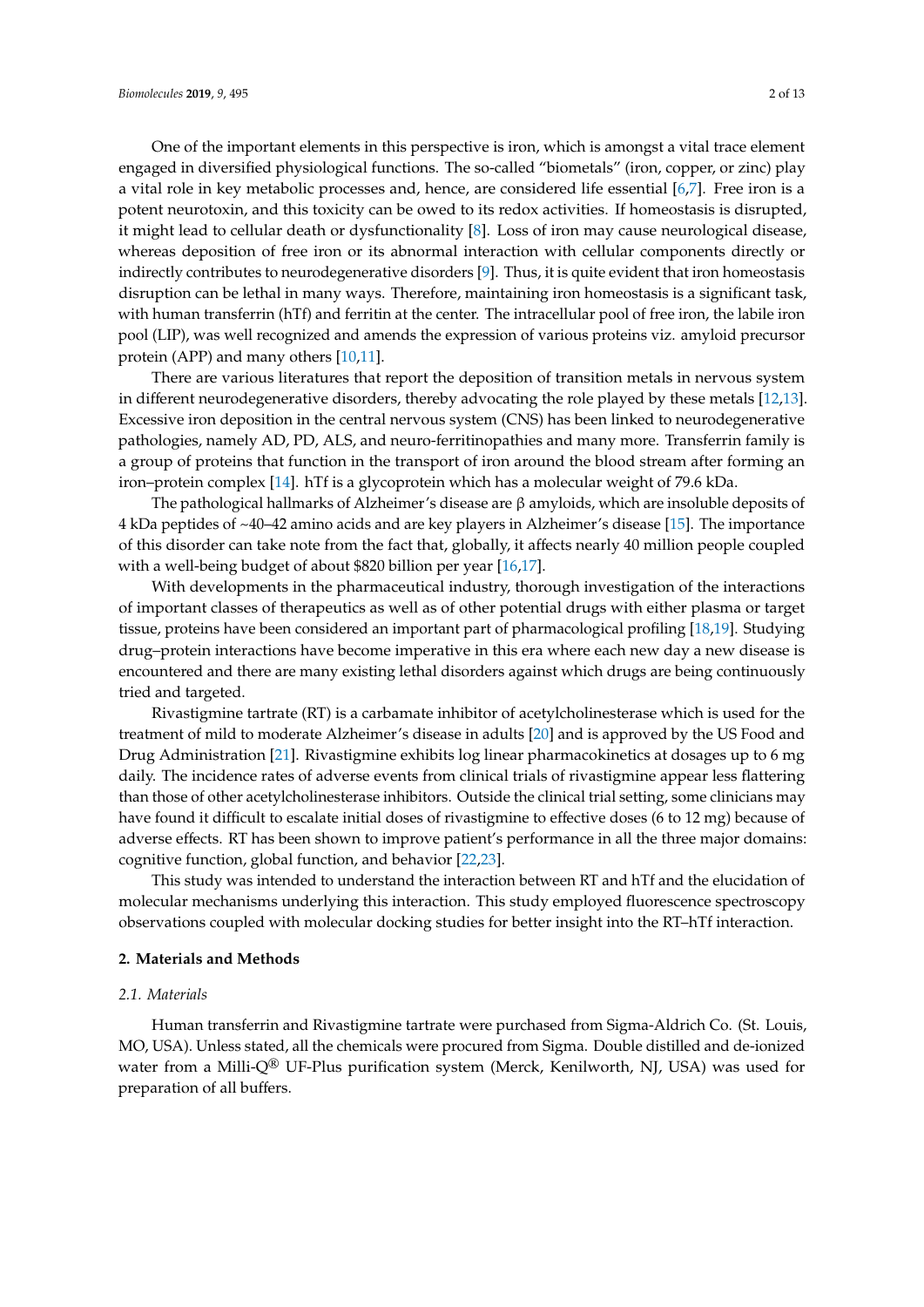#### *2.2. Stock Solution of hTf and RT*

Our experimentation involved preparation of a starting solution of 62-µM hTf. This was done in a 50-mM sodium phosphate buffer of pH 7.4. Correspondingly, a stock solution of 4-mM RT was made up in double distilled water.

#### *2.3. Steady State Fluorescence*

Fluorescence spectroscopy was retorted for understanding the RT–hTf interaction. Our experimental parameters were as follows: quartz cuvette was used with a path length of 1 cm while the recording range was 300–400 nm with excitation performed at 280 nm. hTf  $(4 \mu M)$  was titrated with RT in a ratio of 1:8. This assay was carried out at three varying temperatures (301, 303, and 305 K). Further, Stern Volmer equation (Equation (1)) was deployed to evaluate reduced fluorescence intensity with a corresponding increase of the drug.

$$
\frac{F_0}{F} = 1 + K_{sv}[C]
$$
 (1)

where the highest fluorescence intensity of free hTf is depicted by *F*0, fluorescence intensity of the RT–hTf complex is shown by *F*, the Stern–Volmer constant is depicted by *K*sv, and [*C*] depicts the concentration of quencher (RT).

Static or dynamic quenching can occur for each process [24], and to have an insight into what sort of quenching is taking place in an RT–hTf interaction, Equation (2) was used.

$$
K_q = \frac{K_{sv}}{\tau_0} \tag{2}
$$

where the apparent bimolecular quenching rate constant is  $K_q$ ;  $K_{sv}$  refers to the Stern–Volmer constant; and  $\tau_0$  refers to the average integral fluorescence lifetime of tryptophan [25], which is ~5.78 × 10<sup>-9</sup> s.

Further, using of double log relation, i.e., "Modified Stern–Volmer equation" (Equation (3)), binding sites (*n*) and binding constant (*K*) can be found.

$$
\log \frac{F_0 - F}{F} = \log K + n \, \log [C] \tag{3}
$$

where the highest fluorescence intensity of only hTf is  $F_0$  whilst  $F$  depicts fluorescence intensity in the existence of RT, *K* depicts the binding constant, *n* depicts the number of binding sites, and the concentration of RT is depicted by *C*.

Van't Hoff's equation (Equation (4)) [26] was used to calculate change in enthalpy and entropy at various temperatures. Each reaction is accompanied with change in energy, change in entropy, and change in enthalpy. Equation (5) was used to calculate free energy change involved in an RT–hTf interaction.

$$
\ln K = -\frac{\Delta H^0}{RT} + \frac{\Delta S^0}{R}
$$
 (4)

$$
\Delta G^0 = \Delta H^0 - T\Delta S^0 \tag{5}
$$

where *K* depicts the binding constant, ∆*H*<sup>0</sup> refers to the enthalpy change while ∆*G* 0 corresponds to the free Gibbs energy change, ∆S<sup>0</sup> depicts the change in entropy, and R is the universal gas constant  $(1.987 \text{ cal mol}^{-1} \text{ K}^{-1}).$ 

## *2.4. Circular Dichroism Spectroscopy (CD)*

CD spectra of free protein and drug protein were procured, making use of JASCO-J-1500 spectropolarimeter (JASCO INTERNATIONAL CO., LTD.11-10, Myojin-cho 1-chome, Hachioji, Tokyo 192-0046, Japan) connected with a Peltier-type temperature (PTC-517) controller along with USB 2.0/Spectra Manager™ or Spectra Manager™ CFR. The calibration of the instrument was done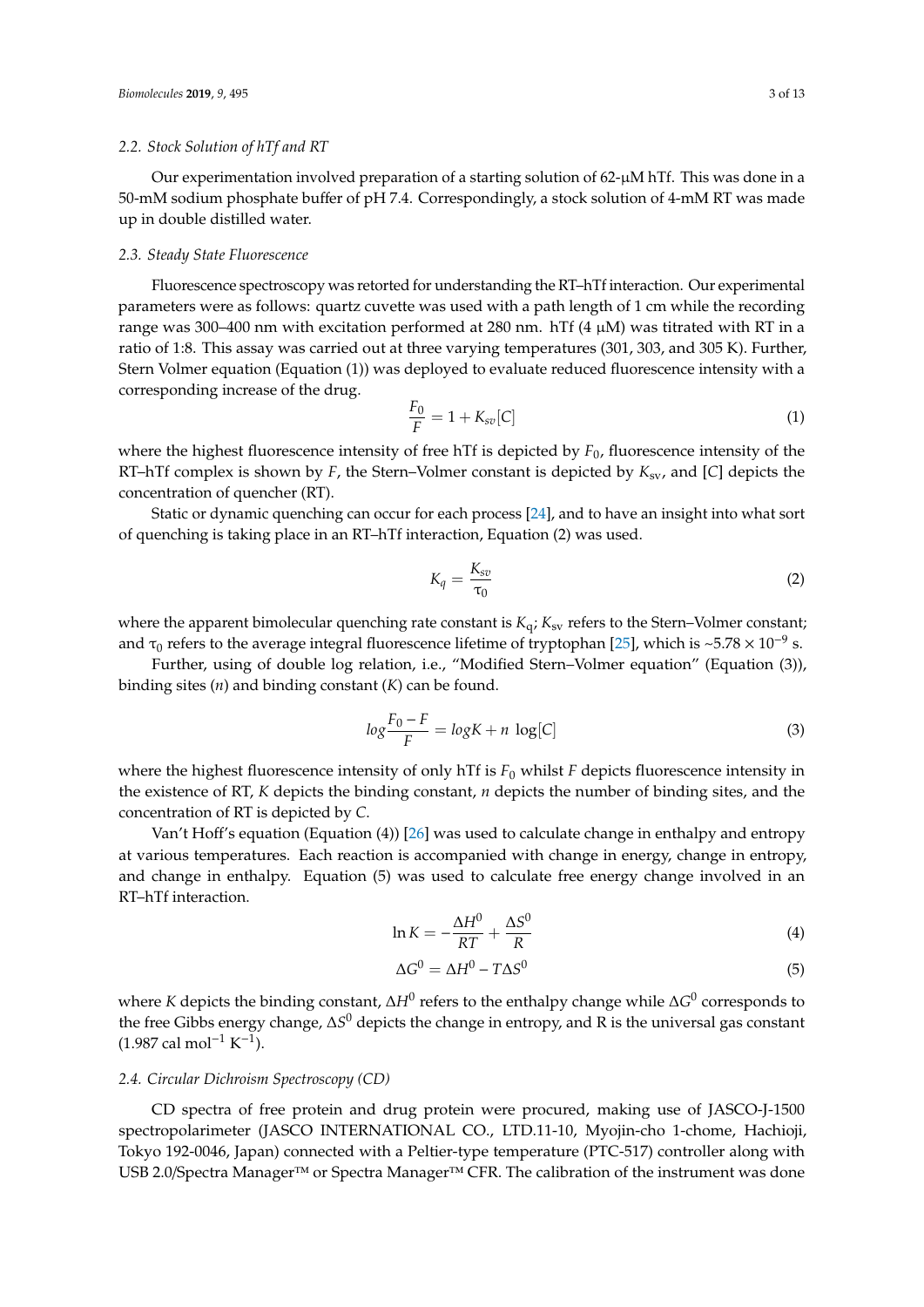with d-10-camphorsulfonic acid. Our experimental parameters were as follows: recording range was 205–250 nm, constant temperature of 25 °C, scan rate of 100 nm/min with response time of 1 s, and 0.1 cm path length cuvette [26].

#### *2.5. Isothermal Titration Calorimetry*

ITC is an efficient technique for studying thermodynamic profiling of protein–drug interactions. To begin ITC, protein and ligands were thoroughly degassed for 30 minutes prior to loading of the samples in cells and syringes in a bid to remove any bubbles present in protein and ligand solutions. VP-ITC titration microcalorimeter (Micro Cal Inc., Northampton, MA, USA) coupled with Origin 8.0 software (Northampton, MA, USA, Origin Lab Corporation One Roundhouse Plaza Northampton, MA 01060 USA) was used to carry out ITC measurements at 25 °C. The reference cell was filled with double distilled water whilst the sample cell was filled with 20-µM hTf; 25 injections of degassed 1-mM RT solution were infused by rotating the syringe in the sample cell filled with the protein of interest. Each injection spanned 10 s, with 180 s being the spacing in two successive injections; the initial delay for the first one was 60 s, 307 rpm was the rotation speed of the syringe, and the reference power was 16 μcal  $s^{-1}$ .

# *2.6. Molecular Docking Analysis*

This study was accomplished on DELL<sup>®</sup> Workstation with Intel<sup>®</sup> Xeon<sup>®</sup> CPU E5-2609 v3 processor (Intel Corporation, Delhi, India), 64 GB RAM, and two TB hard disk (DELL Precision Tower 7810, DELL, New Delhi, INDIA) running on an Ubuntu 14.04.5 LTS operating system (Trusty Tahr, Canonical Ltd., London, UK). Online resources Protein Data Bank (PDB) [27] and PubChem [28] were used in the retrieval of the three-dimensional coordinates of hTf and RT. Bioinformatics tools AutoDock Vina [29], Discovery Studio [30] and PyMOL [31] were employed for docking and visualization purposes.

Atomic coordinates of the hTf crystal structure were taken from PDB (ID: 3V83), and it was subsequently preprocessed in SPDBV [32] and AutoDock Tools [33]. Subsequently, co-crystalized ligands were removed from the native PDB coordinates file. RT was obtained from the PubChem database in the processed three-dimensional format. The docking was structurally blind for the compound where it was free to move and search the binding site(s) of the protein. Here, based on the binding affinity and scoring, the top binding pose among nine possible docked conformations of RT with hTf was selected.

#### **3. Results and Discussion**

# *3.1. Steady State Fluorescence Studies*

When a complex is formed between proteins and ligands, intrinsic fluorescence can be retorted so as to be aware of this complex formation and further to find out various binding parameters for protein–ligand interaction. A concentration-dependent quenching of the intrinsic fluorescence of hTf by RT was observed upon spectral monitoring of the fluorescence intensity of the hTf–RT interaction (Figure 1). Fluorescence quenching refers to the event in which reduction in fluorescence intensity is observed with a corresponding increase in ligand.

The binding parameters of the RT–hTf interaction were explored by performing intrinsic fluorescence assay at varying temperatures (301, 303, and 305 K). For native protein, there was a peak corresponding to 330 nm. However, there was an evident decrease in hTf fluorescence with increasing RT concentration, suggesting the formation of an hTf–RT complex (Figure 1). After recording fluorescence quenching, the next motto was to discover the operative mode of quenching for an hTf–RT interaction.

Static quenching refers to the phenomenon in which a formed complex either acquires weak fluorescence or no fluorescence at all. On the contrary, dynamic quenching depicts the event in which fluorescent molecules and quenchers collide. Considerable quenching of a protein's fluorescence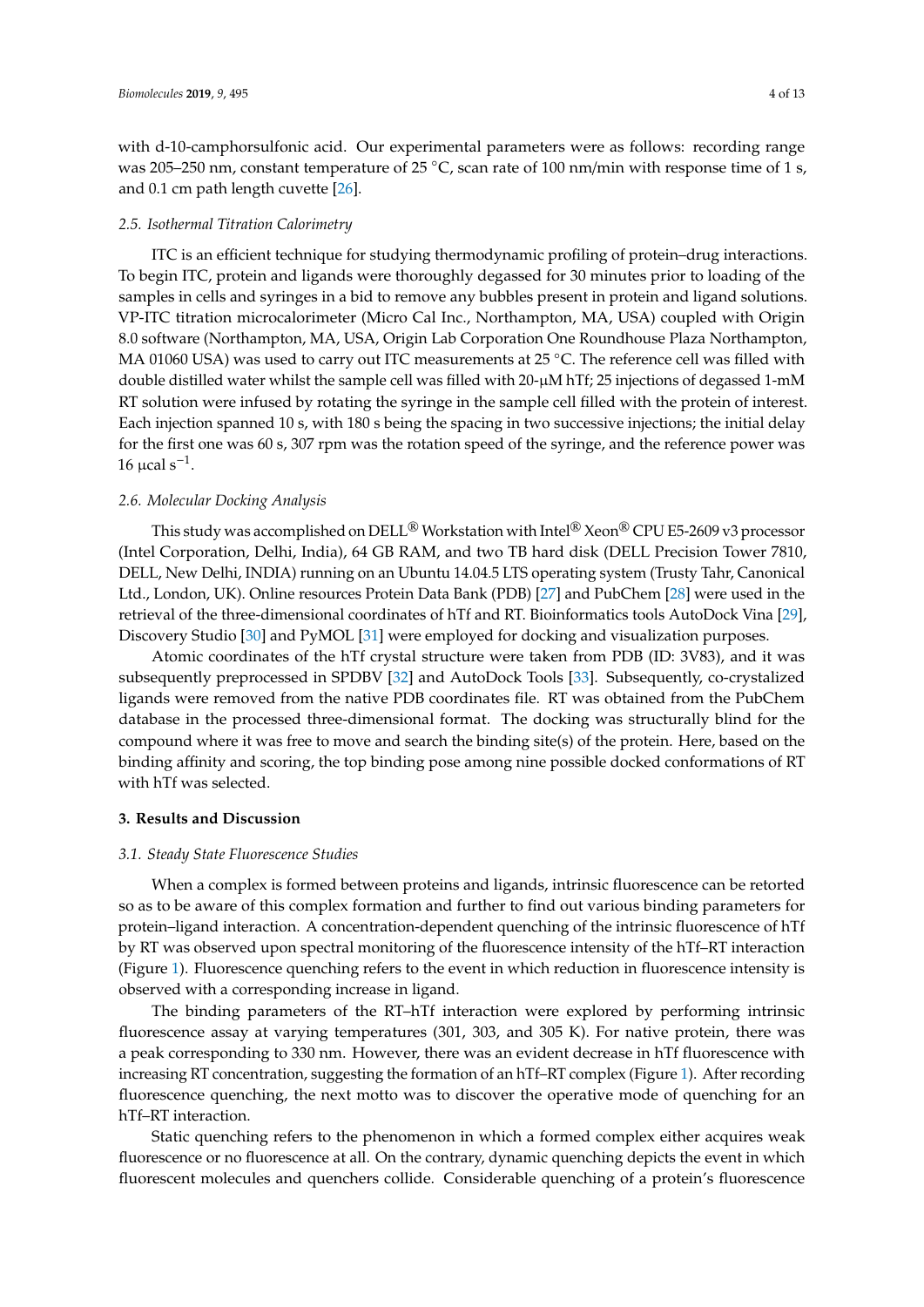intensity upon binding with ligands is typically either because of static formation of a non-fluorescent complex or dynamic molecular diffusion [34].

Temperature reliance of the quenching process can give an inner idea about the operative mode of quenching in an hTf–RT interaction. For this very reason, varying temperatures were taken into consideration for fluorescence quenching experiments.

Therefore, in a bid to differentiate between the two distinct mechanisms, the recorded spectral results were analyzed with the help of three well-known formulae viz. Stern–Volmer, Lineweaver–Burk, and the double-log relations [35,36].

In general, a hike in temperature would lead to elevated binding constant values for the dynamic type of quenching whilst a corresponding increase in binding constant with increasing temperatures would imply a static complex formation [37,38].

Equation (1) was deployed to calculate the values of *K*sv (Stern–Volmer constant). The observed *K*sv values of hTf–RT interaction can also be indicative of the form of quenching taking place between protein and ligand. A plot of  $F_0/F$  vs. [C] depicted in Figure 1 gives the value of  $K_{sv}$ . The slope of the plot of  $F_0/F$  vs. concentration at a fixed intercept gives the value of  $K_{sv}$ .



**Figure 1.** A plot of  $F_0/F$  vs. [C] (Stern–Volmer plot) as a function of three different temperatures: The three temperatures in consideration are 301, 303, and 305 K.

*K*<sub>sv</sub> values at three varying temperatures are shown in Table 1. It is quite clear that with elevation in temperature, decreased  $K_{sv}$  values were observed and this type of variation in  $K_{sv}$  as a function of temperature indicates the existence of the static complex formation of RT and hTf. *K*<sup>q</sup> (Quenching constant) value also gives an idea about the mode of quenching occurring for protein–drug interactions. The observed values of  $K_q$  as calculated by Equation (2) are in line with the obtained  $K_{sv}$  values (Table 1); *K*q decreases with increasing temperature, thereby implying the mode of interaction as static for an hTf–RT interaction.

Further, Equation (3), the "Modified Stern–Volmer equation", was deployed to have an understanding of hTf–RT interactions. A plot of Log  $[(F_0 - F)/F]$  vs. log  $[C]$  in regard to the modified Stern–Volmer equation gives us the values of binding parameters for an hTf–RT interaction viz. binding constant (*K*) and number of binding sites (*n*). Figure 2 shows the plot of Log  $[(F_0 - F)/F]$  vs. log [*C*]; the slope of this plot gives the number of binding sites (*n*). The intercept gives us the binding constant (*K*). The temperature dependency of the binding constant was taken into account as it gives confirmation about the effective mode of interaction for an hTf–RT interaction. It was quite evident that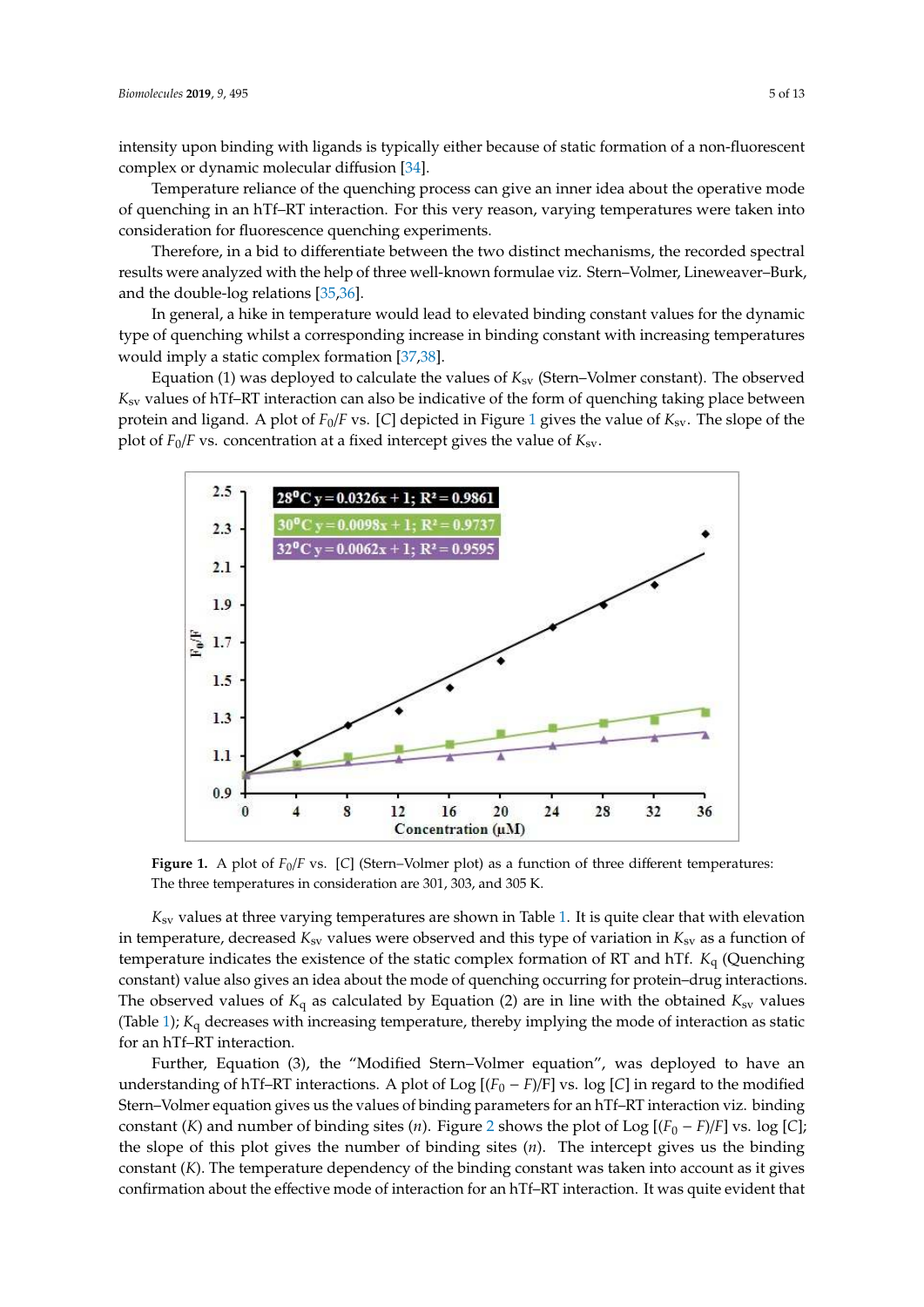the binding constant (*K*) decreases with increasing temperature (Figure 2 and Table 2), thus implying a static mode of interaction for this process. Number of binding sites (*n*) was found close to unity at all three temperatures taken into consideration (Table 2).

| pH  | <b>Temperature</b><br>(Kelvin) | $K_{\rm sv}$<br>$(10^4 \text{ M}^{-1})$ | $K_{q}$<br>$(10^{12} \text{ M}^{-1} \text{ s}^{-1})$ | $R^2$ |  |
|-----|--------------------------------|-----------------------------------------|------------------------------------------------------|-------|--|
|     | 301                            | 1.1                                     | 1.90                                                 | 0.88  |  |
| 7.4 | 303                            | 0.9                                     | 1.55                                                 | 0.97  |  |
|     | 305                            | 0.6                                     | 1.03                                                 | 0.95  |  |



**Table 1.** Thermodynamic parameters of Rivastigmine tartrate (RT)–human transferrin (hTf) system as calculated from fluorescence spectroscopy quenching experiments.

 $log F_0 - F/F$ . **Figure 2.** Double-log graphs (Modified Stern–Volmer plot) of the experimental fluorescence data for RT–hTf binding: The *x*-axis shows the log of concentration of quenchers while the *y*-axis depicts

## *3.2. Thermodynamic Features of hTf–RT Interaction*

parameters was carried out viz. Gibbs free energy  $\Delta G^0$ , enthalpy ( $\Delta H^0$ ), and entropy ( $\Delta S^0$ ), employing To further understand the mechanism involved in an hTf–RT interaction, thermodynamic characteristics of static complex formation were explored. Similarly, estimation of thermodynamic Equations (4) (Van't Hoff equation) and (5) which uses the gas constant *R*, the experimental temperature *T*, and the calculated *K* values in Table 2.

*λ* linear fit of the data points. The slope of the Van't Hoff plot gives ∆*H*<sup>0</sup>whilst the intercept provides ∆*H*<sup>0</sup>. Subsequently, the values of  $\Delta G^0$ ,  $\Delta H^0$ , and  $\Delta S^0$  were calculated from the resulting linear regression A graph having ln*K* on the *y*-axis against 1/*T* on the *x*-axis (Van't Hoff plot) (Figure 3) produced a equation and these values are depicted in Table 2.

There are many studies that have used these thermodynamic parameters to discover the potential binding forces between various ligands and proteins [39,40]. One of our previous studies reported binding between an important anticancer drug, temsirolimus, with a plasma protein, human serum albumin, thereby revealing the mechanism of interaction between these two [19].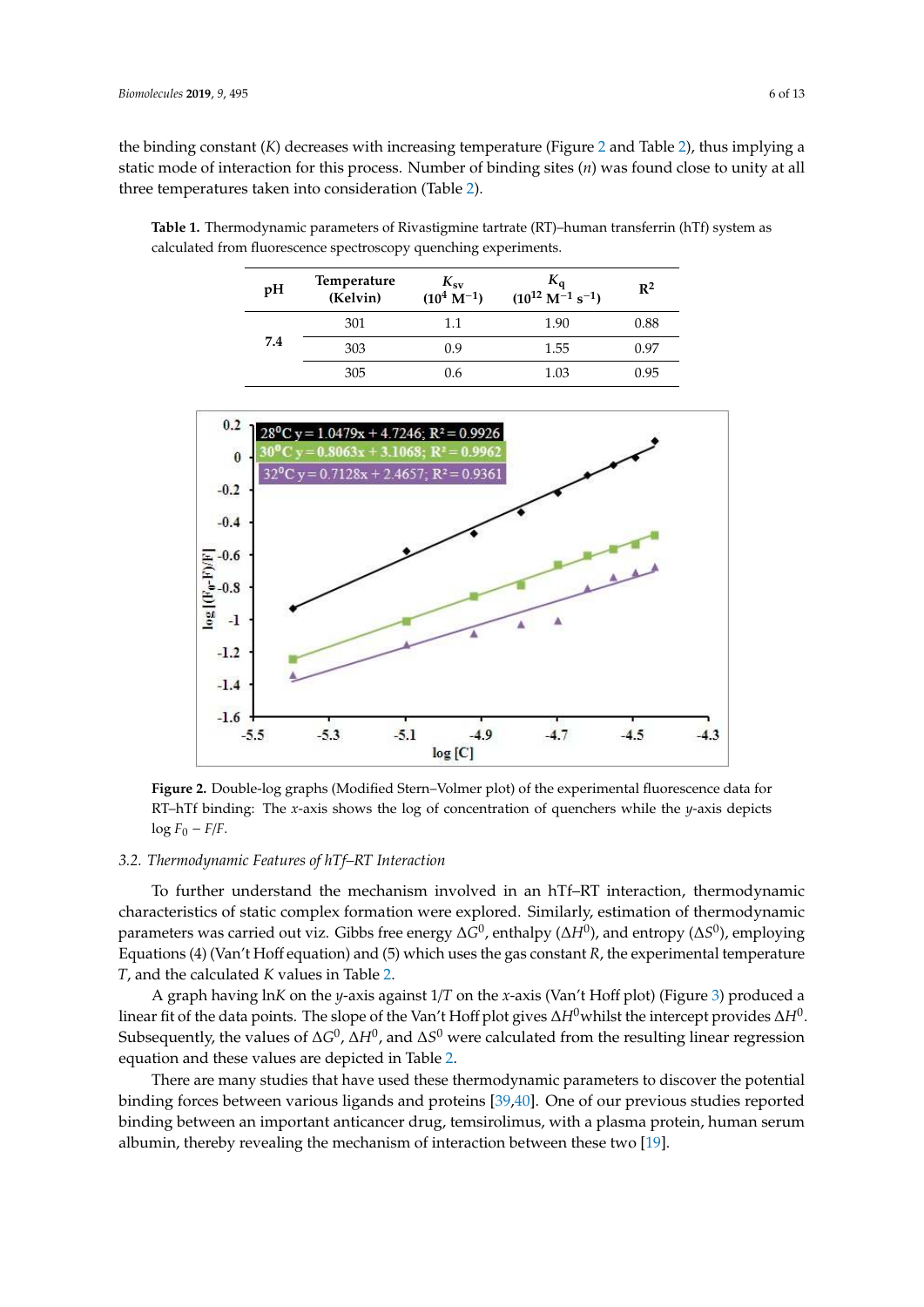

. obtained binding constant obtained at these temperatures. **Figure 3.** Van't Hoff plot for the determination of thermodynamic parameters of RT–hTf interaction: The *x*-axis depicts the inverse of temperature in consideration while the *y*-axis shows natural log of the

**−** spectroscopy quenching experiments. **Table 2.** Thermodynamic parameters obtained for RT–hTf interaction as calculated from fluorescence  $\frac{H}{H}$ 

| pH  | Temperature<br>(K) | $(10^4 \text{ M}^{-1})$ | $\boldsymbol{N}$ | $\Delta G^0$<br>$(kcal mol-1)$ | $\Delta S^0$<br>(cal mol <sup>-1</sup> K <sup>-1</sup> ) | $\Lambda H^0$<br>$(kcal mol-1)$ | $T\Delta S^0$<br>$(kcal mol-1)$ |
|-----|--------------------|-------------------------|------------------|--------------------------------|----------------------------------------------------------|---------------------------------|---------------------------------|
| 7.4 | 301                | 5.3                     | 0.99             | $-6.24451$                     | $-768.169$                                               | $-237.465$                      | $-231.21$                       |
|     | 303                | 0.10                    | 0.99             | $-4.70917$                     |                                                          |                                 | $-232.75$                       |
|     | 305                | 0.02                    | 0.93             | $-3.17283$                     |                                                          |                                 | $-234.29$                       |

As reported in earlier studies, sign and magnitude of individual and/or combined values of entropy and enthalpy can be correlated to the prevailing noncovalent binding forces in a protein–ligand interaction as depicted in diagrammatic illustration (Figure 4). The results from this study and the values of entropy and enthalpy depicted in Table 2 advocate the existence of hydrogen bonding or Van der Waals-driven interactions that spontaneously take place between hTf and RT. Further, molecular docking provides a detailed investigation of the forces and residues playing a vital role in hTf–RT interactions.



**Figure 4.** Graphical representation of the possible interaction forces depending upon thermodynamic parameters.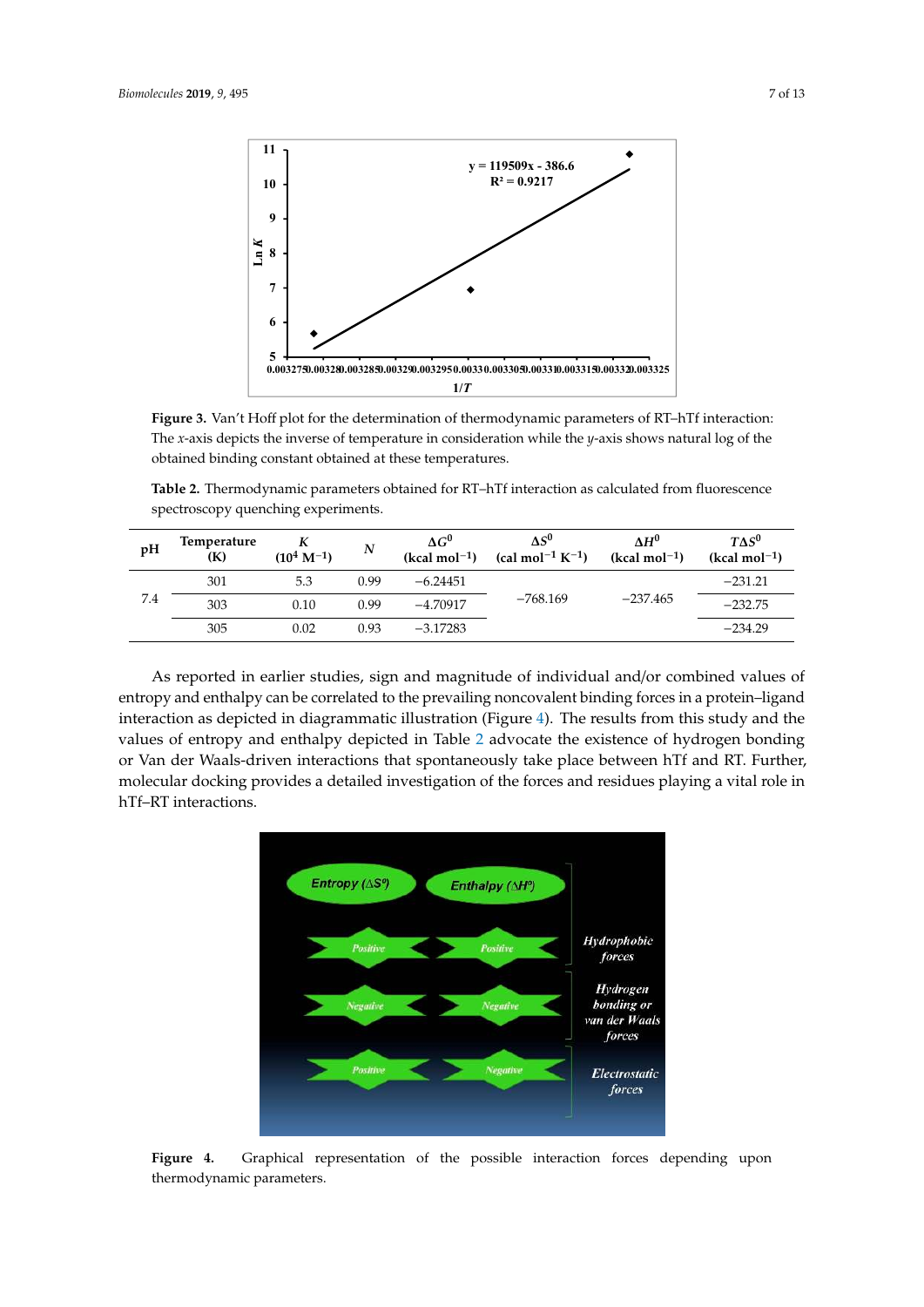#### *3.3. Circular Dichroism Spectroscopy*

One can analyze structural changes in proteins either due to interactions with ligands or some other cause by employing CD spectroscopy [41]. It is amongst imperative tools to scrutinize alterations in proteins once the ligand binds to a protein and alters its structure [42,43]. Figure 5 depicts the CD spectra of native hTf with a peak at around 208 nm which is characteristic of an alpha helix. Thus, this peak at around 208 nm clearly suggests that hTf is an alpha helix-rich protein. If the protein is alpha rich; it will show a peak at around 208 nm and 222 nm while beta sheet-rich proteins show a peak at around 218 nm [44].

An ascendant shift in the far UV CD spectrum indicates a reduction in helical structure. On the contrary, a descending progress in the spectrum suggests an augmented helical structure. Figure 5 shows the differences in CD spectra of free hTf and RT–hTf, clearly implying that RT induces structural changes in hTf: an upward movement clearly visible coupled with no significant peak shift. Thus, these observed changes in far UV CD spectra evidently imply that RT leads to structural loss of the alpha helix in native hTf [45].



**Figure 5.** Far UV circular dichroism (CD) spectra of native hTf (—) and RT–hTf (1:8). The *x*-axis shows the wavelength range in which CD spectra is recorded while the *y*-axis shows CD in millidegrees.

## *3.4. Isothermal Titration Calorimetry (ITC)*

ITC is a routinely employed procedure to measure thermodynamic parameters of protein–ligand interactions [46]. The ITC profile of an RT-hTf interaction is depicted in Figure 6. It is quite evident from Figure 6 that an interaction takes place between RT and hTf in a spontaneous manner evident from the negative Gibbs free energy obtained for the RT–hTf interaction (Table not shown). The upper portion of the ITC profile corresponds to the raw data procured by consecutive injections of RT to hTf. Each heat burst curve depicts the amount of heat generated for each injection of the same amount of ligand. Origin 8.0 software is attached to VP ITC-200, and this is retorted for obtaining all graphs viz. ITC profile. A plot of heat vs. molar ratio is being shown in the bottom panel. ITC takes into account temperature while measuring thermodynamic parameters. In general, it is believed that there are variations in parameters obtained from fluorescence spectroscopy and ITC. It is a well-known fact that there are changes in thermodynamic parameters procured from ITC and fluorescence spectroscopy and that this is related to the fact that ITC measures a global change in the thermodynamic property whilst fluorescence spectroscopy takes into consideration only the local changes around the fluorophore (Trp-214) [47,48].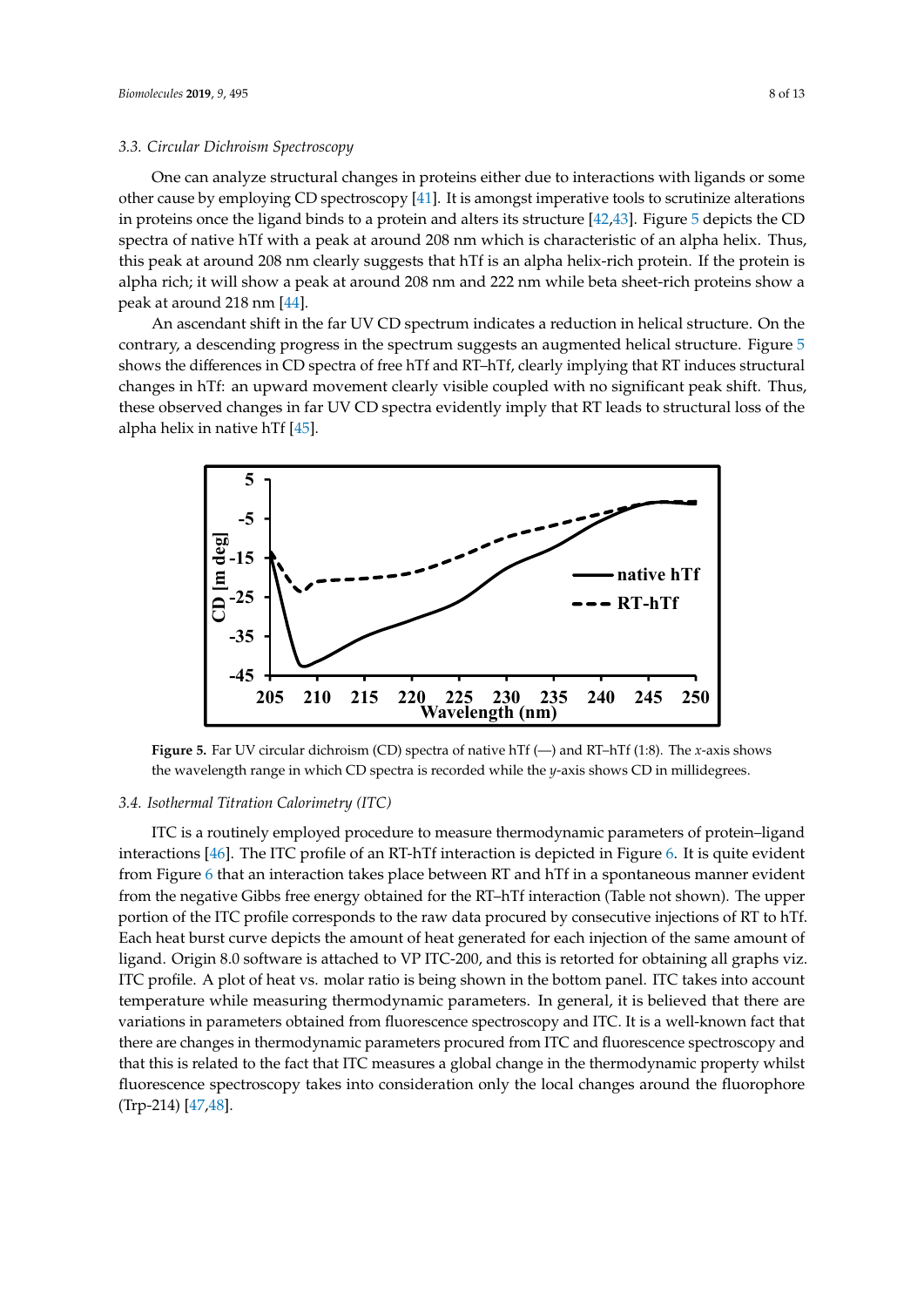

**Figure 6.** Isothermal titration calorimetry (ITC) profile of RT-hTf binding: Calorimetric responses owing to consecutive injections of RT in the ample cell with hTf are depicted in upper half whilst the lower panel shows integrated heats of interactions as a function of the [RT]/[hTf] molar ratio.

# *3.5. Molecular Docking Studies*

− hTf with several close interactions. There are many key residues of hTf that are at centre stage in hTf-RT In order to understand the mechanism of binding between hTf and RT, we did molecular docking study. Here, we observed that the RT is showing significant binding affinity (−5.7 kcal/mol) towards interaction viz. His 598 and Leu 641. Several binding pockets were observed in the selected structure of hTf where RT can bind with different conformations. There are different binding poses where hTf is found to bind in the deep cavity of hTf more efficiently. Based on consensus binding affinity and significant interactions with the important residues, RT is being proposed as a possible binding partner of hTf. The selected bound conformation of RT with hTf is depicted in Figure 7. Many significant interactions viz. Hydrogen bonding (green), van der Waals (light green) and alkyl interactions (purple) are offered by the surrounding residues of hTf to RT and are being shown in Figure 7B. The analysis of its docked conformation with hTf revealed that the RT occupies the internal binding pockets with appreciable binding affinity and form several close interactions with the critically important residues. Figure 7C clearly depicts RT molecule in the binding pocket of hTf.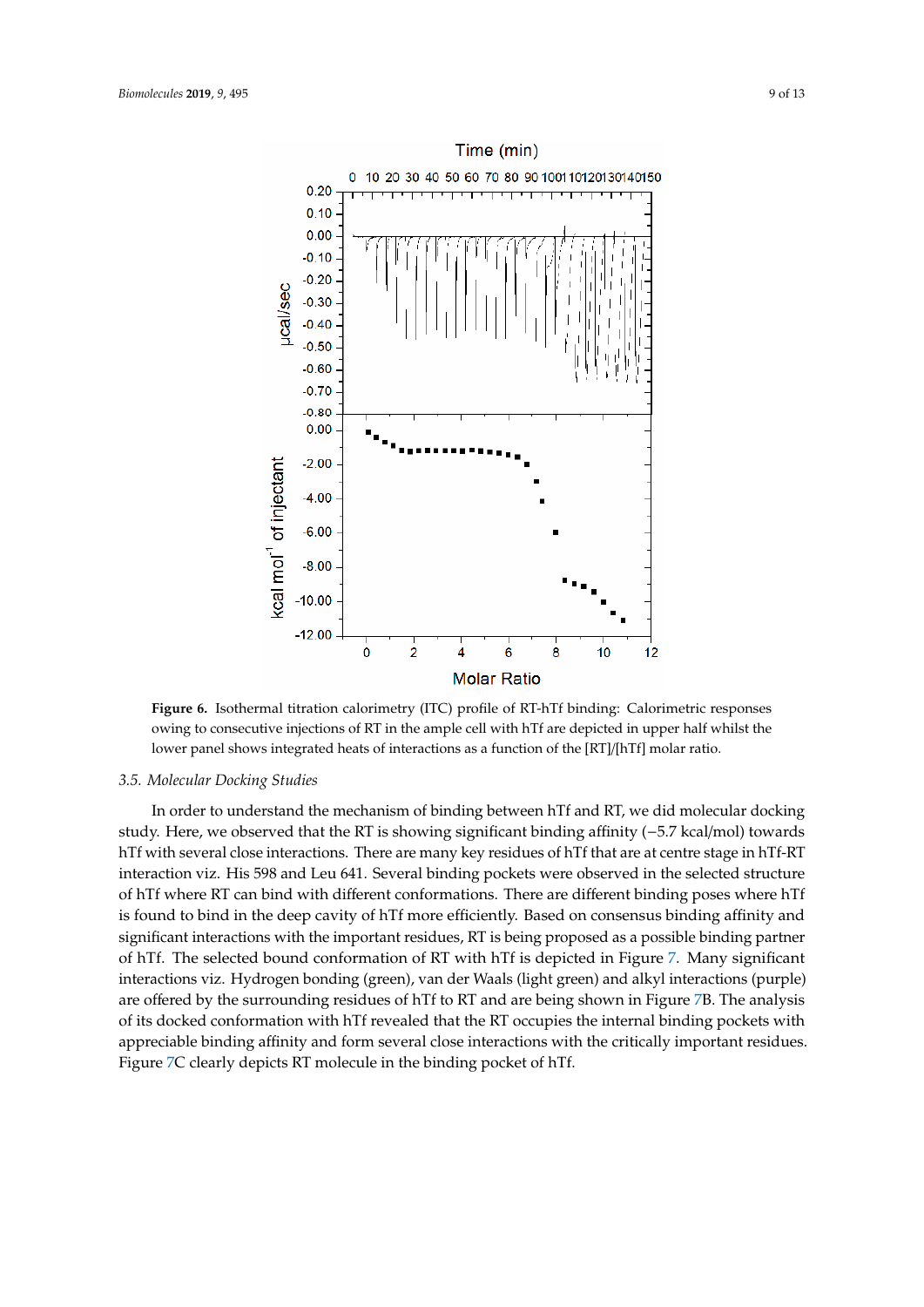

**Figure 7.** Cartoon representation of hTf in a complex with RT: Polar interactions sharing residues are shown in the stick element colour, and other interacting residues are shown in the line model. (**A**) Three-dimensional view of binding pocket residues of human serum transferrin interacting with RT. (**B**) Two-dimensional diagram of hTf residues interacting with RT. (**C**) Charged surface view of hTf binding pocket occupied by RT.

# **4. Conclusions**

– and CD spectroscopy coupled with molecular docking studies. Fluorescence spectroscopy results the range of 10<sup>4</sup> M<sup>-1</sup>, highlighting the potency of this interaction. The Van't Hoff equation gave us the negative value of ∆*G*<sup>0</sup>, which implied the reaction was spontaneous and thermodynamically favorable. An upward movement of CD spectra in far UV CD of protein (hTf) in the presence of drug – – of this interaction to be thermodynamically favorable and spontaneous. Structure-based molecular Insights into the molecular features of RT–hTf binding were gained by means of fluorescence implied that RT induced quenching of inherent fluorescence of hTf. Fluorescence experimentation was accomplished at three varying temperatures (301, 303, and 305 K) in a bid to find binding constant values (*K*) along with the number of binding sites (*n*). Mathematical calculations revealed that the observed quenching was due to static formation of the RT–hTf complex with a binding constant in (RT) suggested that an hTf–RT complex is formed. The ITC profile of RT–hTf further gave confirmation docking of RT with hTf was performed to see their interaction and bound conformations, and an appreciable binding between hTf and RT was observed. Molecular docking results clearly showed that RT occupies the internal binding pockets with appreciable binding energy and that it forms several close interactions with critically important residues.

In conclusion, this study demonstrates the binding mechanism of RT with hTf. This is first of its kind of study, where the mechanism of interaction between an important Alzheimer's drug in use for Alzheimer therapy, RT, is delineated with a clinically relevant plasma protein, hTf. Understanding of the mechanism of interaction between RT and hTf shall provide an insight into various forces responsible for this interaction and details about the residues at heart of this drug–protein interaction. The findings of our study can be of significant benefit for Alzheimer therapy along with giving new prospects to the field of clinical medicine as it gives us a better understanding of binding mechanism of RT with hTf.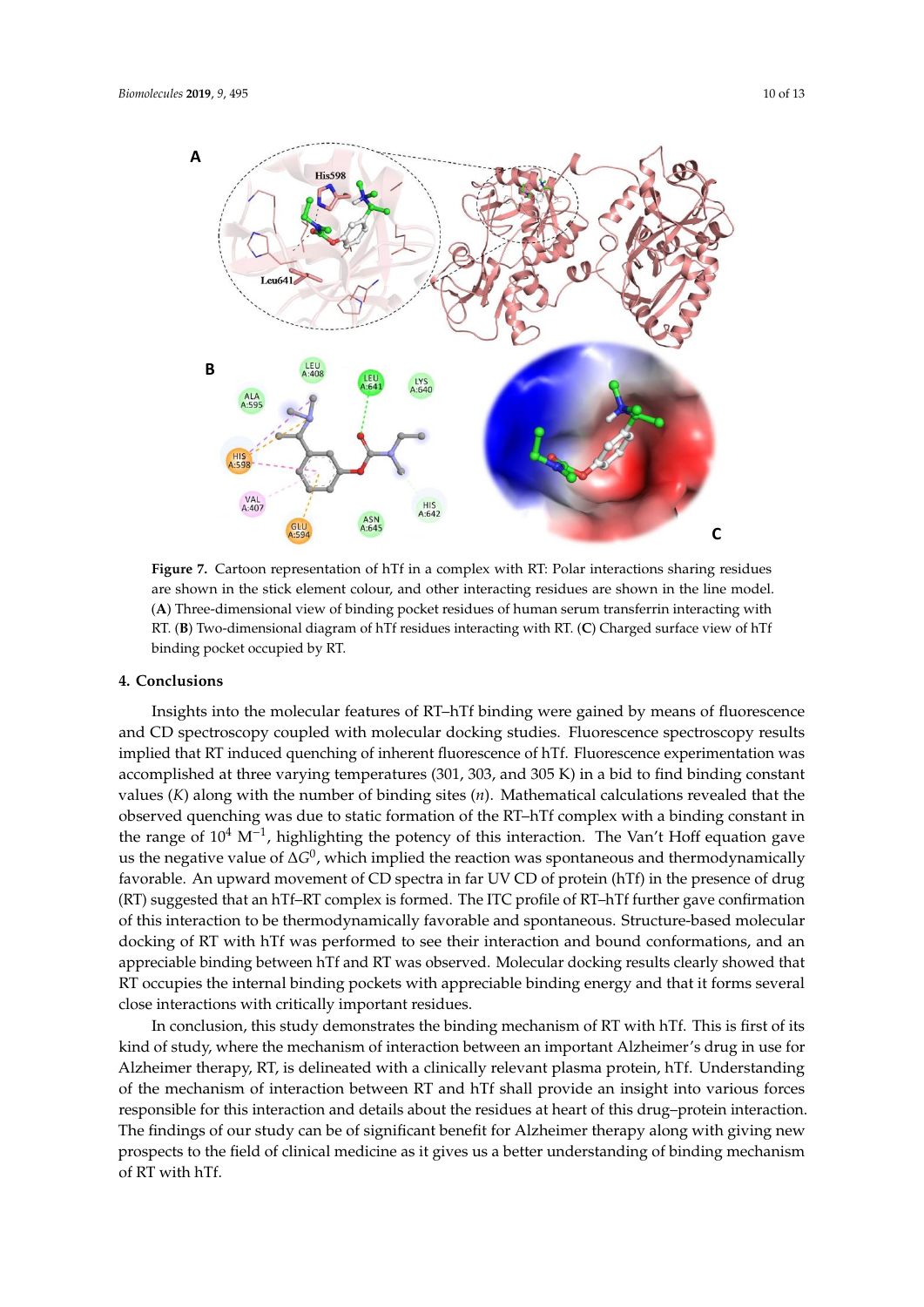**Author Contributions:** A.S. was involved in data curation, Investigation, Methodology, Validation, Visualization and Writing. T.M. was responsible for Resources and Software. M.S.K. was involved in funding acquisition and validation. M.S. was involved in validation. F.M.H. and M.T.R. were responsible for funding acquisition and validation. M.I.H. and F.A. were involved in supervision of the work. A.I. was responsible for conceptualization, funding, acquisition, project administration, and supervision.

**Funding:** This work was supported by grants from the DST-SERB (2017/000745), Indian Council of Medical Research (ICMR) BIC/12(16)/2014, and FIST Program (SR/FST/LSI-541/2012). The research was funded by Deanship of Scientific Research at King Saud University, Riyadh, Kingdom of Saudi Arabia (Grant No. RGP-215).

**Acknowledgments:** M.S.K., F.M.H. and M.T.A. acknowledge the generous support from the Deanship of Scientific Research at King Saud University, Riyadh, Kingdom of Saudi Arabia (Grant No. RGP-215). F.A. is grateful to the Indian National Science Academy for the award of Senior Scientist Position. The authors are greatly indebted to Jamia Millia Islamia, New Delhi for providing the excellent facilities to carry out the work.

**Conflicts of Interest:** The authors declare that they have no competing financial interests.

# **Abbreviations**

- hTf Human transferrin
- RT Rivastigmine tartrate
- ITC Isotheral titration calorimetry
- CD Circular dichroism

# **References**

- 1. Mills, E.; Dong, X.-P.; Wang, F.; Xu, H. Mechanisms of brain iron transport: Insight into neurodegeneration and CNS disorders. *Future Med. Chem.* **2010**, *2*, 51–64. [CrossRef] [PubMed]
- 2. Connor, J.R.; Benkovic, S.A. Iron regulation in the brain: Histochemical, biochemical, and molecular considerations. *Ann. Neurol.* **1992**, *32*, S51–S61. [CrossRef] [PubMed]
- 3. Liu, G.; Huang, W.; Moir, R.D.; Vanderburg, C.R.; Lai, B.; Peng, Z.; Tanzi, R.E.; Rogers, J.T.; Huang, X. Metal exposure and Alzheimer's pathogenesis. *J. Struct. Biol.* **2006**, *155*, 45–51. [CrossRef] [PubMed]
- 4. Youdim, M.B.; Fridkin, M.; Zheng, H. Bifunctional drug derivatives of MAO-B inhibitor rasagiline and iron chelator VK-28 as a more effective approach to treatment of brain ageing and ageing neurodegenerative diseases. *Mech. Ageing Dev.* **2005**, *126*, 317–326. [CrossRef] [PubMed]
- 5. Kell, D.B. Towards a unifying, systems biology understanding of large-scale cellular death and destruction caused by poorly liganded iron: Parkinson's, Huntington's, Alzheimer's, prions, bactericides, chemical toxicology and others as examples. *Arch. Toxicol.* **2010**, *84*, 825–889. [CrossRef] [PubMed]
- 6. Roohani, N.; Hurrell, R.; Kelishadi, R.; Schulin, R. Zinc and its importance for human health: An integrative review. *J. Res. Med. Sci.* **2013**, *18*, 144. [PubMed]
- 7. Kozlowski, H.; Luczkowski, M.; Remelli, M.; Valensin, D. Copper, zinc and iron in neurodegenerative diseases (Alzheimer's, Parkinson's and prion diseases). *Coord. Chem. Rev.* **2012**, *256*, 2129–2141. [CrossRef]
- 8. Wallace, D.F. The regulation of iron absorption and homeostasis. *Clin. Biochem. Rev.* **2016**, *37*, 51. [PubMed]
- 9. Sian-Hülsmann, J.; Mandel, S.; Youdim, M.B.; Riederer, P. The relevance of iron in the pathogenesis of Parkinson's disease. *J. Neurochem.* **2011**, *118*, 939–957. [CrossRef] [PubMed]
- 10. Cho, H.-H.; Cahill, C.M.; Vanderburg, C.R.; Scherzer, C.R.; Wang, B.; Huang, X.; Rogers, J.T. Selective translational control of the Alzheimer amyloid precursor protein transcript by iron regulatory protein-1. *J. Biol. Chem.* **2010**, *285*, 31217–31232. [CrossRef]
- 11. Frackowiak, J.; Potempska, A.; Mazur-Kolecka, B. Formation of amyloid-β oligomers in brain vascular smooth muscle cells transiently exposed to iron-induced oxidative stress. *Acta Neuropathol.* **2009**, *117*, 557–567. [CrossRef] [PubMed]
- 12. Berg, D.; Youdim, M.B. Role of iron in neurodegenerative disorders. *Top. Magn. Reson. Imaging* **2006**, *17*, 5–17. [CrossRef] [PubMed]
- 13. Dexter, D.T.; Jenner, P.; Schapira, A.H.; Marsden, C.D. Alterations in levels of iron, ferritin, and other trace metals in neurodegenerative diseases affecting the basal ganglia. *Ann. Neurol.* **1992**, *32*, S94–S100. [CrossRef] [PubMed]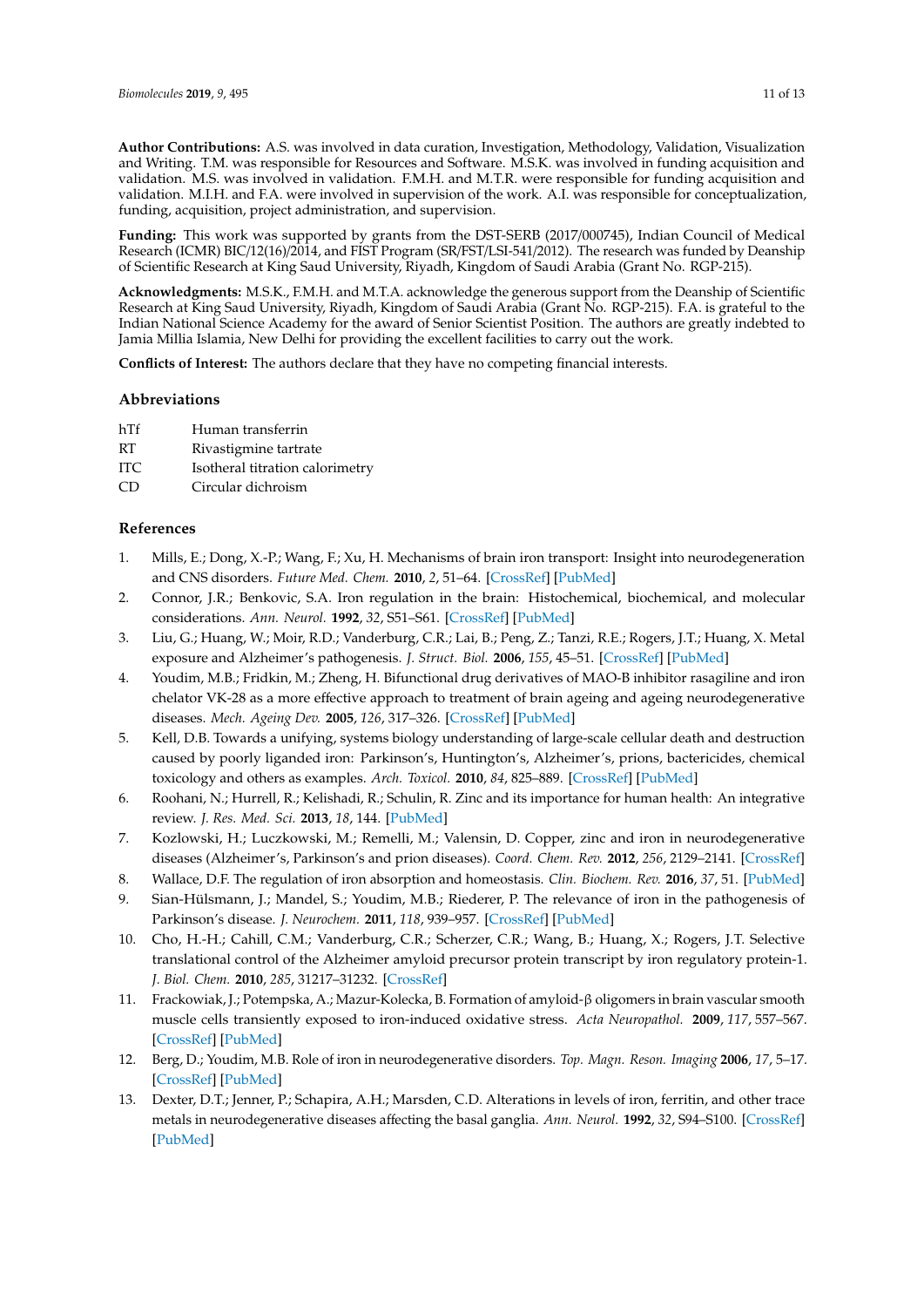- 14. Thompson, K.; Menzies, S.; Muckenthaler, M.; Torti, F.M.; Wood, T.; Torti, S.V.; Hentze, M.W.; Beard, J.; Connor, J. Mouse brains deficient in H-ferritin have normal iron concentration but a protein profile of iron deficiency and increased evidence of oxidative stress. *J. Neurosci. Res.* **2003**, *71*, 46–63. [CrossRef] [PubMed]
- 15. Hardy, J.; Selkoe, D.J. The amyloid hypothesis of Alzheimer's disease: Progress and problems on the road to therapeutics. *Science* **2002**, *297*, 353–356. [CrossRef] [PubMed]
- 16. Hurd, M.D.; Martorell, P.; Delavande, A.; Mullen, K.J.; Langa, K.M. Monetary costs of dementia in the United States. *N. Engl. J. Med.* **2013**, *368*, 1326–1334. [CrossRef] [PubMed]
- 17. Barr, A.J. The biochemical basis of disease. *Essays Biochem.* **2018**, *62*, 619–642. [CrossRef]
- 18. Abdelhameed, A.S.; Nusrat, S.; Ajmal, M.R.; Zakariya, S.M.; Zaman, M.; Khan, R.H. A biophysical and computational study unraveling the molecular interaction mechanism of a new Janus kinase inhibitor Tofacitinib with bovine serum albumin. *J. Mol. Recognit.* **2017**, *30*, e2601. [CrossRef]
- 19. Shamsi, A.; Ahmed, A.; Bano, B. Probing the interaction of anticancer drug temsirolimus with human serum albumin: Molecular docking and spectroscopic insight. *J. Biomol. Struct. Dyn.* **2018**, *36*, 1479–1489. [CrossRef]
- 20. Pan, Y.; Xu, X.; Wang, X. Rivastigmine blocks voltage-activated K+ currents in dissociated rat hippocampal neurons. *Br. J. Pharmacol.* **2003**, *140*, 907–912. [CrossRef]
- 21. Joshi, S.A.; Chavhan, S.S.; Sawant, K.K. Rivastigmine-loaded PLGA and PBCA nanoparticles: Preparation, optimization, characterization, in vitro and pharmacodynamic studies. *Eur. J. Pharm. Biopharm.* **2010**, *76*, 189–199. [CrossRef] [PubMed]
- 22. Wilson, B.; Samanta, M.K.; Santhi, K.; Kumar, K.P.S.; Paramakrishnan, N.; Suresh, B. Poly(n-butylcyanoacrylate) nanoparticles coated with polysorbate 80 for the targeted delivery of rivastigmine into the brain to treat Alzheimer's disease. *Brain Res.* **2008**, *1200*, 159–168. [CrossRef]
- 23. Williams, B.R.; Nazarians, A.; Gill, M.A. A review of rivastigmine: A reversible cholinesterase inhibitor. *Clin. Ther.* **2003**, *25*, 1634–1653. [CrossRef]
- 24. Ishtikhar, M.; Khan, S.; Badr, G.; Mohamed, A.O.; Khan, R.H. Interaction of the 5-fluorouracil analog 5-fluoro-2′ -deoxyuridine with 'N'and 'B'isoforms of human serum albumin: A spectroscopic and calorimetric study. *Mol. Biosyst.* **2014**, *10*, 2954–2964. [CrossRef] [PubMed]
- 25. Ajmal, M.R.; Nusrat, S.; Alam, P.; Zaidi, N.; Khan, M.V.; Zaman, M.; Shahein, Y.E.; Mahmoud, M.H.; Badr, G.; Khan, R.H. Interaction of anticancer drug clofarabine with human serum albumin and human  $\alpha$ -1 acid glycoprotein. Spectroscopic and molecular docking approach. *J. Pharm. Biomed. Anal.* **2017**, *135*, 106–115. [CrossRef] [PubMed]
- 26. Shamsi, A.; Ahmed, A.; Khan, M.S.; Husain, F.M.; Amani, S.; Bano, B. Investigating the interaction of anticancer drug temsirolimus with human transferrin: Molecular docking and spectroscopic approach. *J. Mol. Recognit.* **2018**, *31*, e2728. [CrossRef] [PubMed]
- 27. Berman, H.M.; Bourne, P.E.; Westbrook, J.; Zardecki, C. The protein data bank. In *Protein Structure*; CRC Press: Boca Raton, FL, USA, 2003; pp. 394–410.
- 28. Kim, S.; Chen, J.; Cheng, T.; Gindulyte, A.; He, J.; He, S.; Li, Q.; Shoemaker, B.A.; Thiessen, P.A.; Yu, B. PubChem 2019 update: Improved access to chemical data. *Nucleic Acids Res.* **2018**, *47*, D1102–D1109. [CrossRef] [PubMed]
- 29. Trott, O.; Olson, A.J. AutoDock Vina: Improving the speed and accuracy of docking with a new scoring function, efficient optimization, and multithreading. *J. Comput. Chem.* **2010**, *31*, 455–461. [CrossRef] [PubMed]
- 30. Biovia, D.S. *Discovery Studio Modeling Environment*; Accelrys: San Diego, CA, USA, 2017.
- 31. Schrodinger, L. *The PyMOL Molecular Graphics System*; Version 1.3r; Schrödinger, LLC: New York, NY, USA, 2010.
- 32. Guex, N.; Peitsch, M.C. SWISS-MODEL and the Swiss-Pdb Viewer: An environment for comparative protein modeling. *Electrophoresis* **1997**, *18*, 2714–2723. [CrossRef]
- 33. Morris, G.M.; Huey, R.; Lindstrom, W.; Sanner, M.F.; Belew, R.K.; Goodsell, D.S.; Olson, A.J. AutoDock4 and AutoDockTools4: Automated docking with selective receptor flexibility. *J. Comput. Chem.* **2009**, *30*, 2785–2791. [CrossRef]
- 34. Mariam, J.; Dongre, P.; Kothari, D. Study of interaction of silver nanoparticles with bovine serum albumin using fluorescence spectroscopy. *J. Fluoresc.* **2011**, *21*, 2193. [CrossRef] [PubMed]